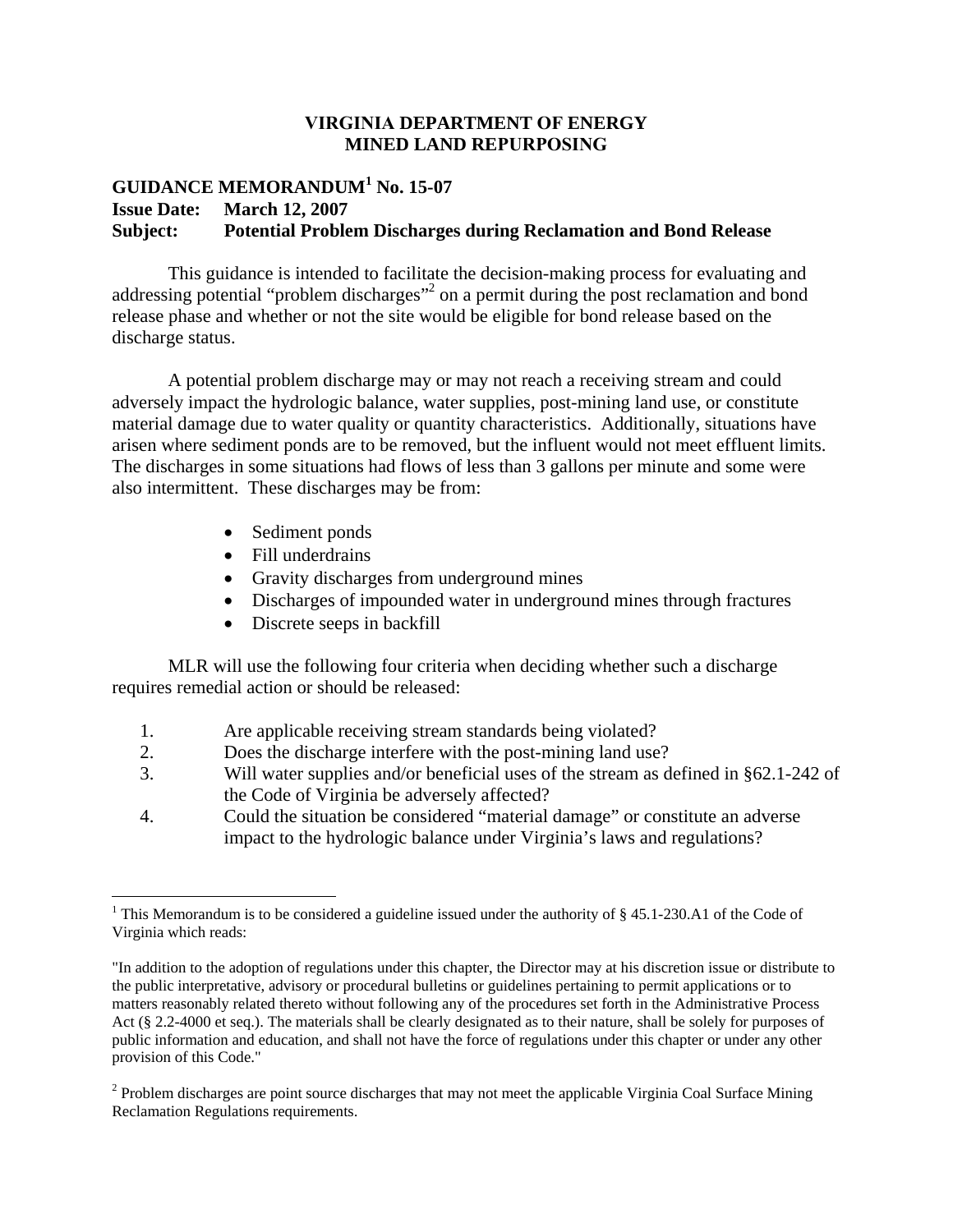**Issue Date: March 12, 2007**  Subject: Potential Problem Discharges during Reclamation and Bond Release Page 2 of 5 If the answer is "yes" to any of these four criteria, then some remedial action is likely needed.

The following example scenarios, along with a decision flowchart (Figure 1), are presented to facilitate decisions on potential problem discharges. The flow chart illustrates the decision process for the majority of potential problem discharges that may be encountered with references to some of the applicable regulations. The examples and flowchart should aid decision making for addressing these discharges and also increase consistency among MLR Field Inspectors and Technical reviewers.

For each of the following scenarios, the quality and quantity of the discharge should be well documented with laboratory analyses and measured flows to determine the volume and nature of the influent.

## **Scenario 1 – Potential problem discharge controlled by sediment pond**

The influent to a sediment pond to be removed as part of the reclamation plan does not meet NPDES effluent limits, but the discharge is in compliance. No chemical treatment has been necessary over the life of the permit in order for the discharge to meet effluent limits as the pond either dilutes the influent or allows oxidation and precipitation of dissolved iron or manganese prior to discharge. The discharge is in compliance if the pond remains as a permanent structure and is properly maintained, but the applicant risks not meeting the four criteria if the pond is removed.

Two possible solutions are:

## Solution 1 - Pond Removal

The four criteria for evaluating potential problem discharges (see Page 1) should be used when deciding whether the influent would require remedial action if the sediment pond was removed.

As previously stated, if the answer is "yes" to any of the criteria, then likely some remedial action is needed.

## Solution 2 - Permanent Pond<sup>3</sup>

The following criteria should be used when deciding whether a pond may be left as a permanent structure:

- 1. The pond will meet the standards for a permanent structure per 4 VAC 25-130-780.25 and 4 VAC 25-130-816.49 or 4 VAC 25-130-817.49, as applicable.
- 2. The landowner has given permission to leave the pond as a permanent structure and is aware that he will be responsible for maintaining a structure that is treating a problem discharge. The operator/permittee must submit a notarized letter signed by the landowner

 $3$  This solution does not apply to an instream pond because the influent is the stream itself.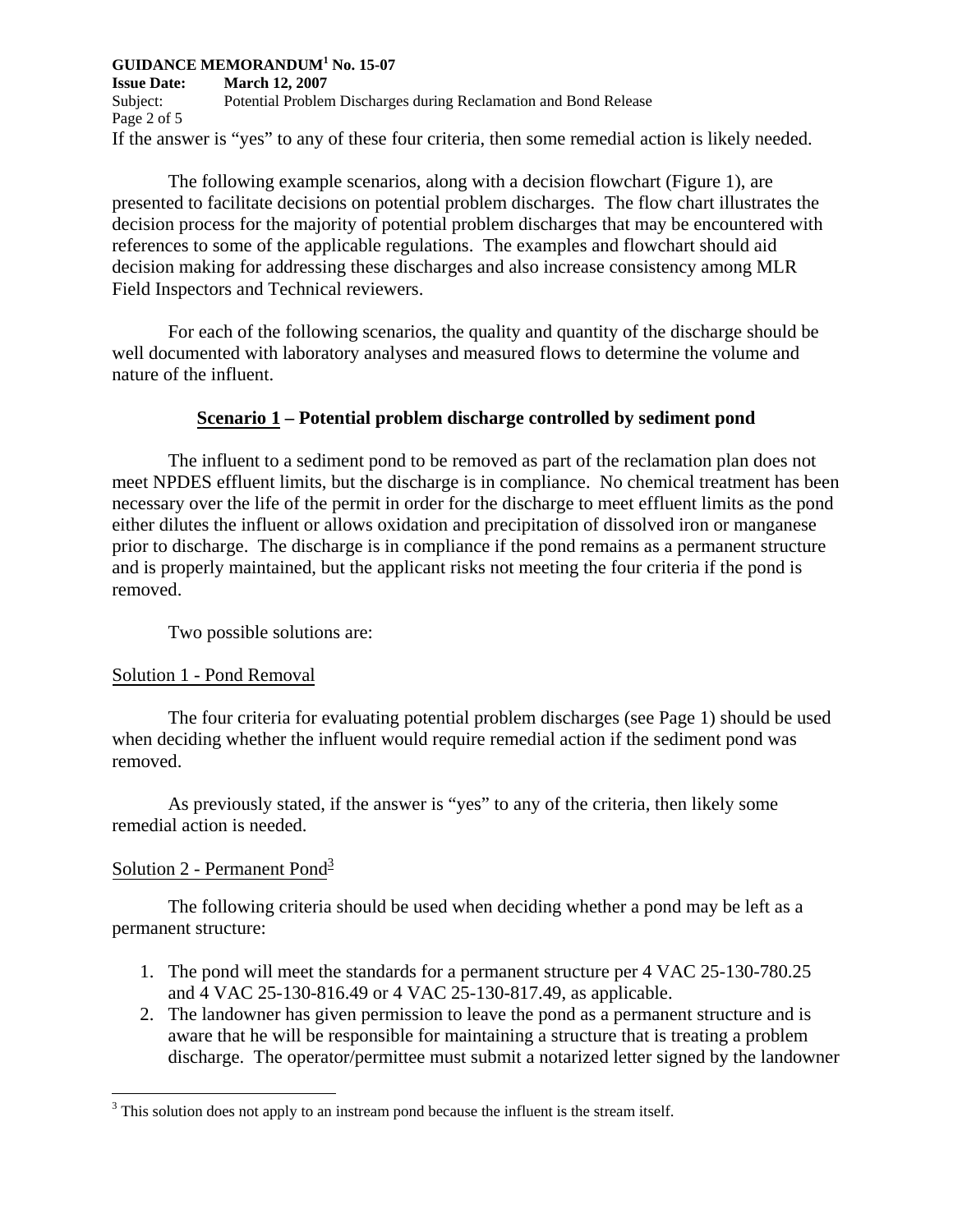**Issue Date: March 12, 2007** 

Subject: Potential Problem Discharges during Reclamation and Bond Release Page 3 of 5

stating that the landowner is granting permission to leave the pond that is treating a problem discharge and will assume responsibility for the pond after final bond release.

- 3. The pond is approved for the post mining land use.
- 4. The pond discharge will not adversely affect the post mining land use or beneficial uses of the stream.

## **Scenario 2 – Problem discharges through fractures from underground mine works**

An underground mine begins to impound water and a surface discharge develops (often through fractures that connect the mine void to the surface). These discharges often have elevated dissolved iron concentrations and may have low pH values. The discharges usually occur outside of the permitted area and may appear as increased stream flow over a small area, usually a few hundred feet in length and width. Normally, very diffuse seeps from impounded underground mines are not considered as point source discharges by MLR. Diffuse seeps are those that do not emanate from discrete fractures but may manifest themselves as moist and/or discolored areas with no discernable surface flow.

The four criteria on page 1 should again be considered. Final bond release would be contingent upon a successful solution to the problem discharge. Two possible solutions are:

## Solution 1 – Monitor Discharge

Allow the discharge to continue in its current location and monitor the effluent. The following items should be considered:

- 1. If the discharge is relatively large (e.g., 500 gpm), provisions of 4 VAC 25-130-817.41 may apply (on preservation of hydrologic balance). That is, transfer of groundwater from one watershed to another could be a significant change in the existing flow system.
- 2. Does the discharge have a negative effect on the receiving stream's quality, quantity, beneficial uses, or land use?
- 3. Is the discharge a point source? If so, it should be monitored as an NPDES discharge and appropriate treatment should be applied, if necessary, to bring the discharge into compliance with applicable water quality standards.
- 4. Is a public water supply intake located in the receiving stream? If so, numerical standards from 9VAC25-260-140 would apply.

## Solution 2 – Reduce hydraulic head on barrier.

Pumping or installation of a horizontal boring may lower the hydraulic head in the mine pool in order to abate the discharge. The following items should be considered:

- 1. This solution would undoubtedly create a point source discharge at the pumping location that would require NPDES monitoring while pumping is being conducted.
- 2. Treatment may be required if the discharge is not in compliance with the applicable water quality standards.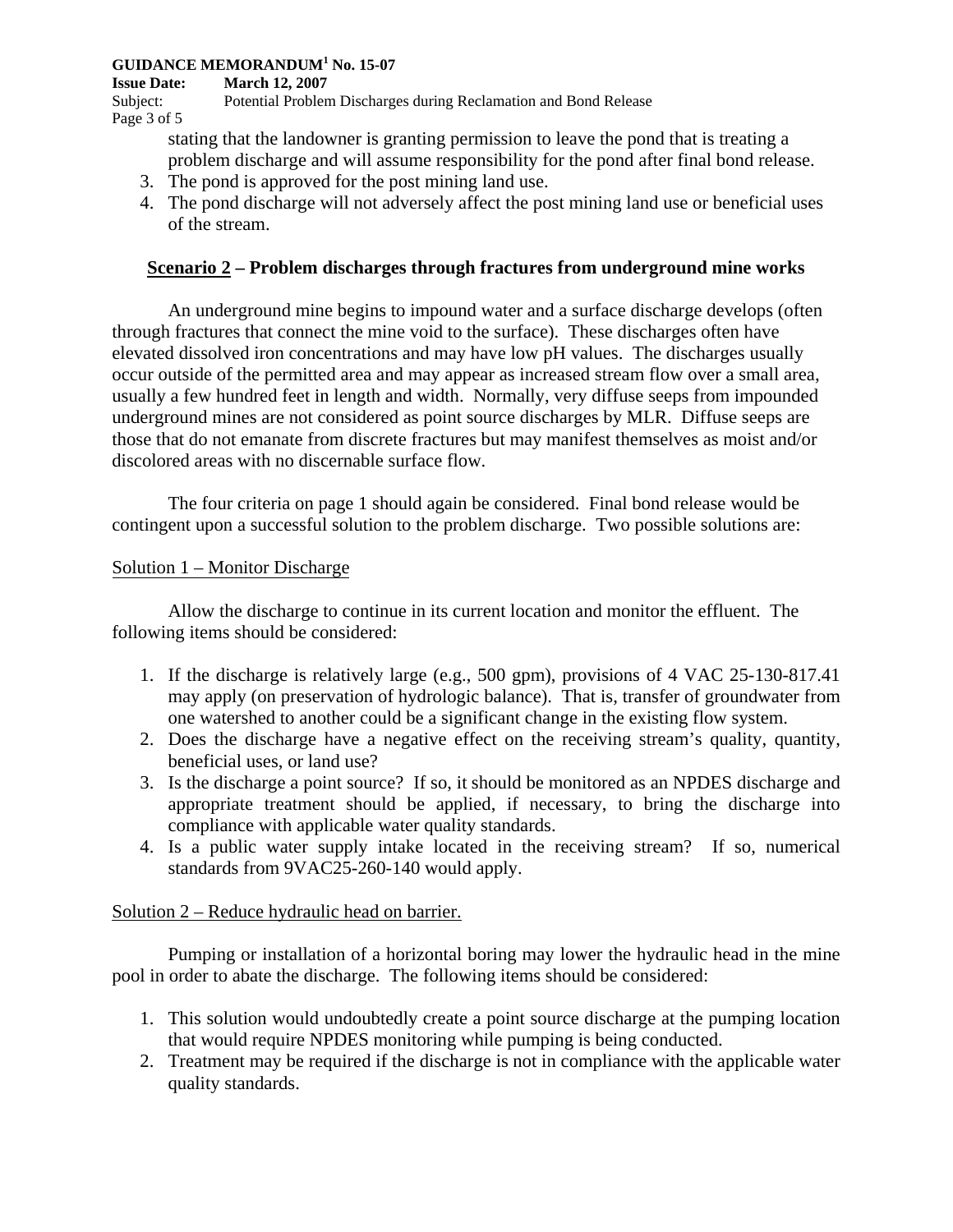**Issue Date: March 12, 2007** 

Subject: Potential Problem Discharges during Reclamation and Bond Release Page 4 of 5

3. If drainage through the boring is not by gravity, pumping may have to be conducted on a permanent basis to abate the discharge or until inflow to the mine ceases.

## **Scenario 3 – Problem discharge that is non-compliant for total manganese only**

Discharge is non-compliant for total manganese, but total suspended solids, total iron and pH are in compliance. If the water meets the criteria for alkaline mine drainage, the manganese standard does not apply. EPA<sup>4</sup> defines alkaline mine drainage in 40 CFR 434.11(c): "*The term 'alkaline, mine drainage' means mine drainage which, before any treatment, has a pH equal to or greater than 6.0 and total iron concentration of less than 10 mg/L*." However, be aware that problem discharges from refuse areas will not be given alkaline limits.

## **Scenario 4 – Problem discharges from fill underdrains**

A fill underdrain may develop a discharge that does not meet NPDES effluent limits. This situation sometimes occurs after the fill has been in place for a few years without ever discharging. These discharges have occurred both before and after removal of the associated sediment pond. In some cases where the sediment pond was removed, MLR has required that the pond or another treatment structure be installed to treat the underdrain discharge. Several solutions may be available, depending on the situation.

- The two solutions posed for Scenario 1, "Problem discharge controlled by sediment pond", may be considered if the sediment control structure is still in place.
- If the pond has been removed and the problem discharge crosses the permit boundary, the four criteria listed on Page 1 apply.

If the answer is yes to any of the criteria, then some remedial action is likely needed.

<sup>&</sup>lt;sup>4</sup> The federal Environmental Protection Agency.